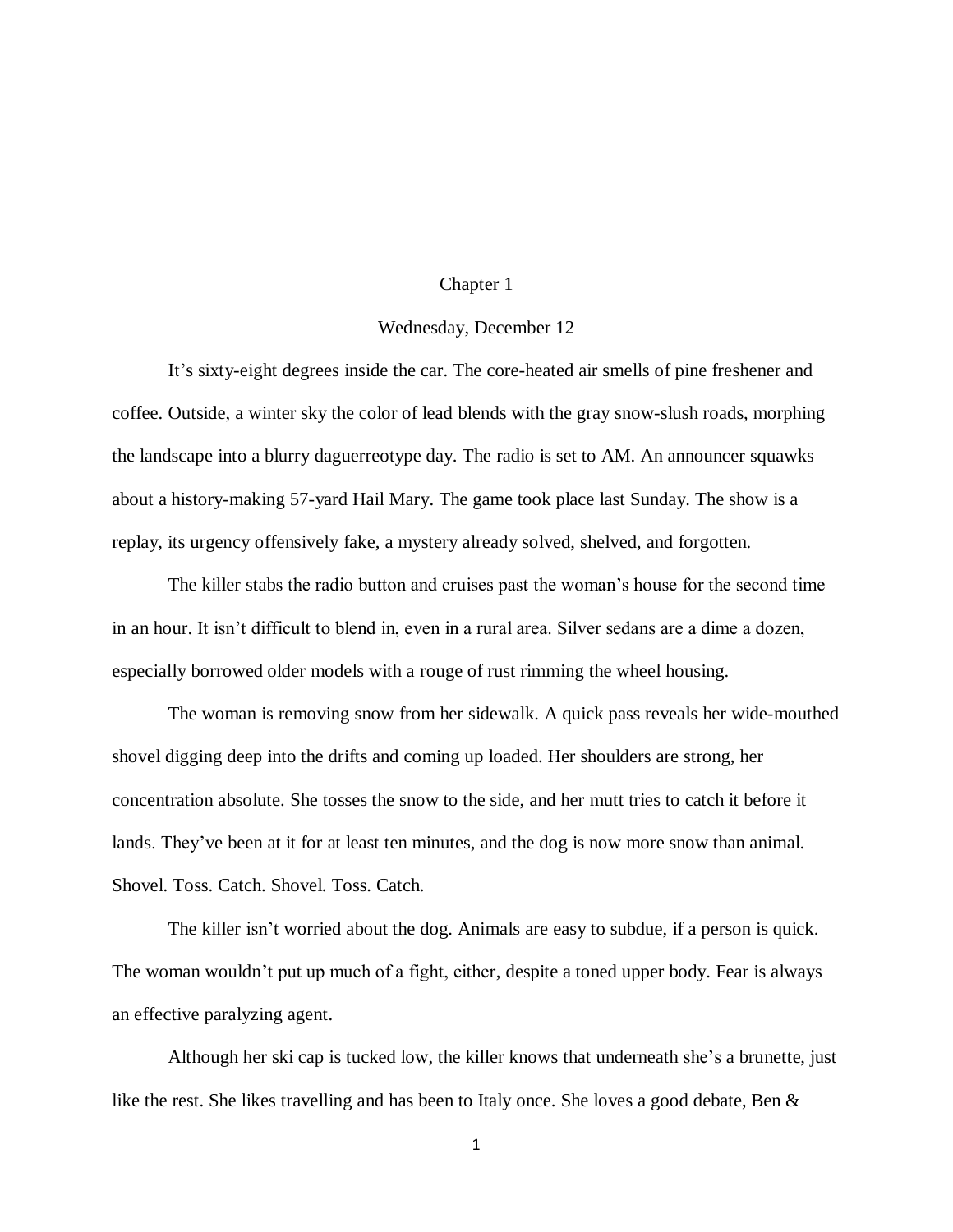Jerry's Chunky Monkey is her guilty pleasure, and she tends toward the sarcastic side, though she doesn't mean anything by it. Also, she lives alone. The last point, the killer uncovered by walking past her house and twice, rifling through her mail while she was at work. The rest was revealed in her online dating profile.

"Quiet," the killer snaps. "I know she shouldn't have put all that out there. A woman who advertises shouldn't be surprised when a buyer shows up, right?"

The only response is the hum of the heater. The 12-inch plastic doll strapped in the passenger seat has nothing to add. She sits in her perfect Jackie O dress suit, her immaculate brown hair pulled back into a bun. Her face poses a frustrating half-smile, always. The killer turns the radio back on.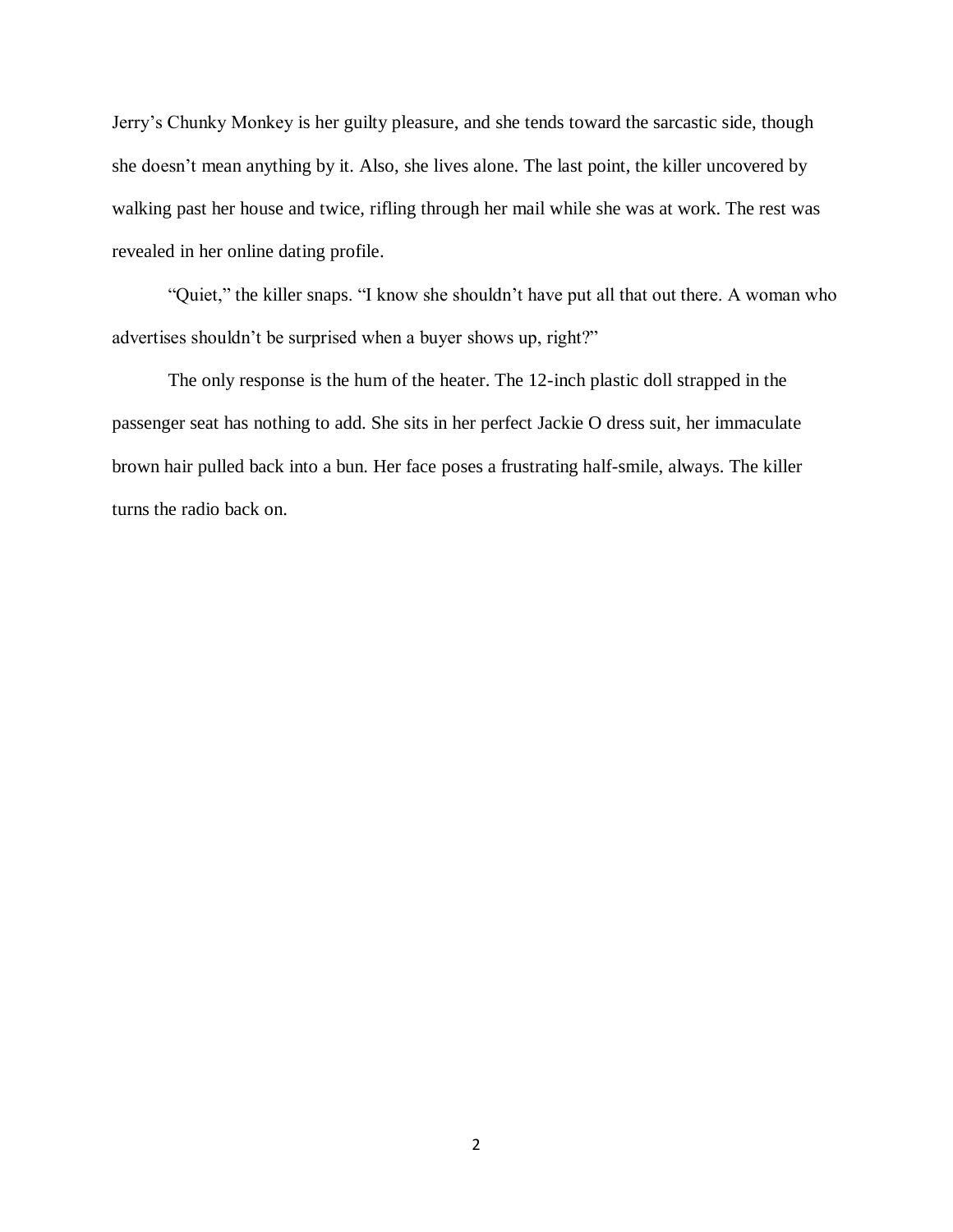### Chapter 2

## Friday, December 14

The elf grinned at me from my fossil of a Zenith TV, a row of bow-legged appliances dancing behind him. Flashing lights crawled across the bottom of the screen. The soundtrack featured a helium-voiced singer belting out "Deck the Halls" at a hyper, frenetic speed.

"Did you know there are only ten shopping days until Christmas?" the elf asked. His eyes begged me to say no.

"Yes," I told the TV, "and did you know that every time a television set is turned off, an elf dies?" I clicked the power button on my remote and showed my back to the tube. I didn't hate Christmas. In fact, you'll find no bigger fan of twinkle lights, old-fashioned peppermint candy, and picture cards featuring families in matching sweaters and forced smiles. It was the Christmas *advertising* that rubbed me raw every year, starting before Halloween and ending only when every American was corpulent with credit card debt and buyer's remorse. That's why I only turned on the TV this time of year to quick check the weather report. If that made me a Grinch, so be it.

I stretched and glanced around the double-wide I'd called home since last spring. I was trailer-sitting for Sunny, a friend who had fled to Alaska the previous March to fish salmon with a monobrowed Lothario. She had planned to return late summer but when the time came, she couldn't leave Dean or the great white north. That left me to hold down the fort in Battle Lake, a gorgeous jewel of a town where I'd had the unfortunate luck to discover a corpse each month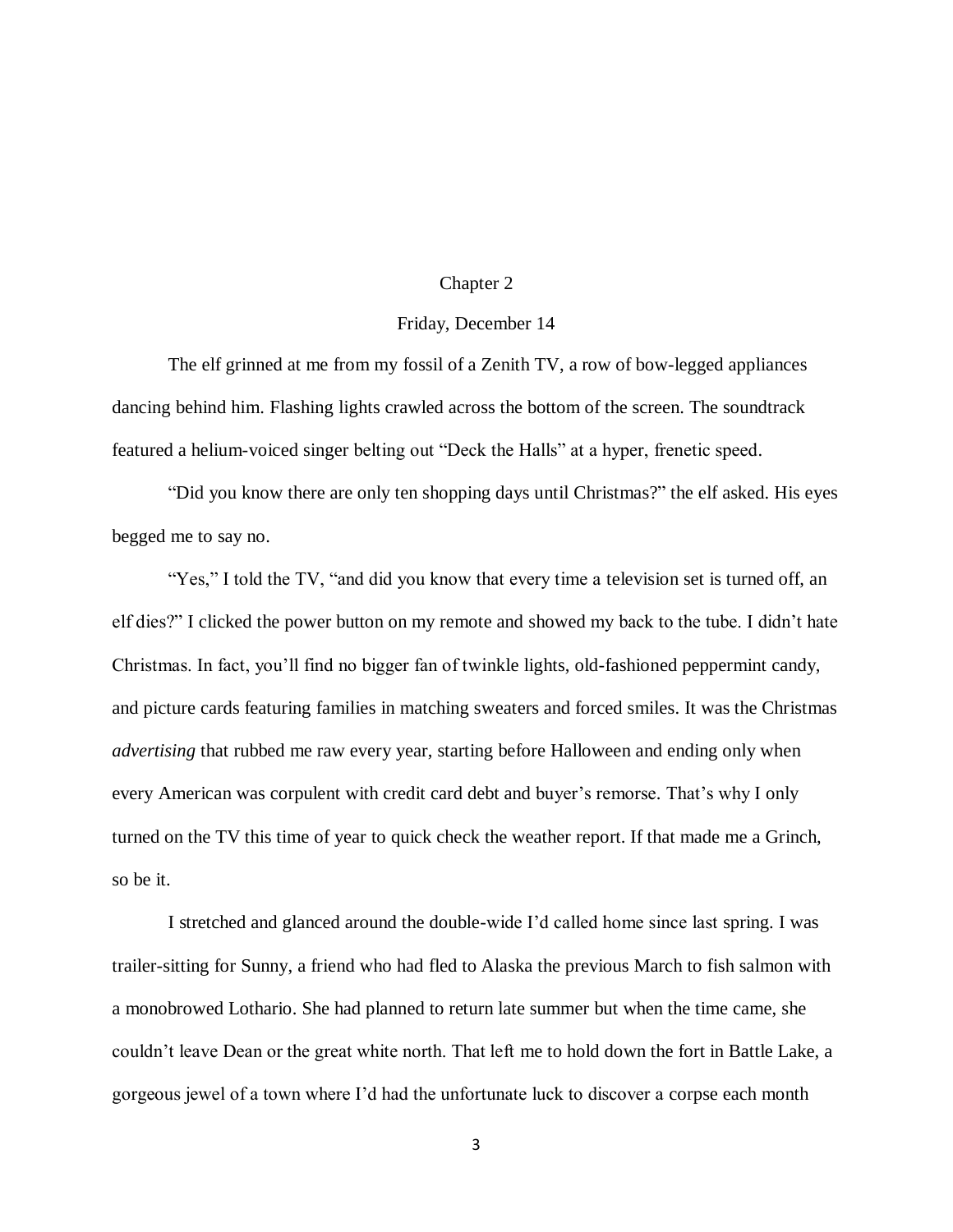since May. The people were nice, though—the live ones—and in an odd way, I was beginning to feel like I'd finally found a home. Sure, it was a prefabricated doublewide trailer, and there were no ethnic restaurants within 30 miles unless you counted the gas station that sold fried rice and eggrolls in a shiny buffet warmer near the live bait, but on the whole, Battle Lake and I were growing comfortable with one another.

I sipped my jasmine tea and regarded Luna, the German Shepherd mix that came with the trailer. She was one of my favorite things about living here, but sometimes I wished she wasn't so smart. I needed to speak with her about a touchy subject, and I wasn't sure the best way to approach it. I finally decided to come at it from the side.

"I forgot to pick up eggs and toast again last night." I trailed my finger along the countertop and watched her out of the corner of my eyes.

She cocked her head.

"And you know breakfast is the most important meal of the day…"

She whined at me. She knew exactly where I was going with this.

"You're wrong," I protested, setting my tea down. God, she made me feel defensive sometimes. "I really forgot to buy groceries."

She looked away, sadly. She would not be party to my addiction.

I turned to my calico kitty, Tiger Pop. "You understand, don't you?"

He lay in a patch of winter sunlight, not even bothering to flick his tail. I studied him for a good minute before deciding he was ignoring me with approval. That was all the encouragement I needed. I yanked a winter coat on over my pajama t-shirt and slipped my bare feet into boots before pulling open my front door.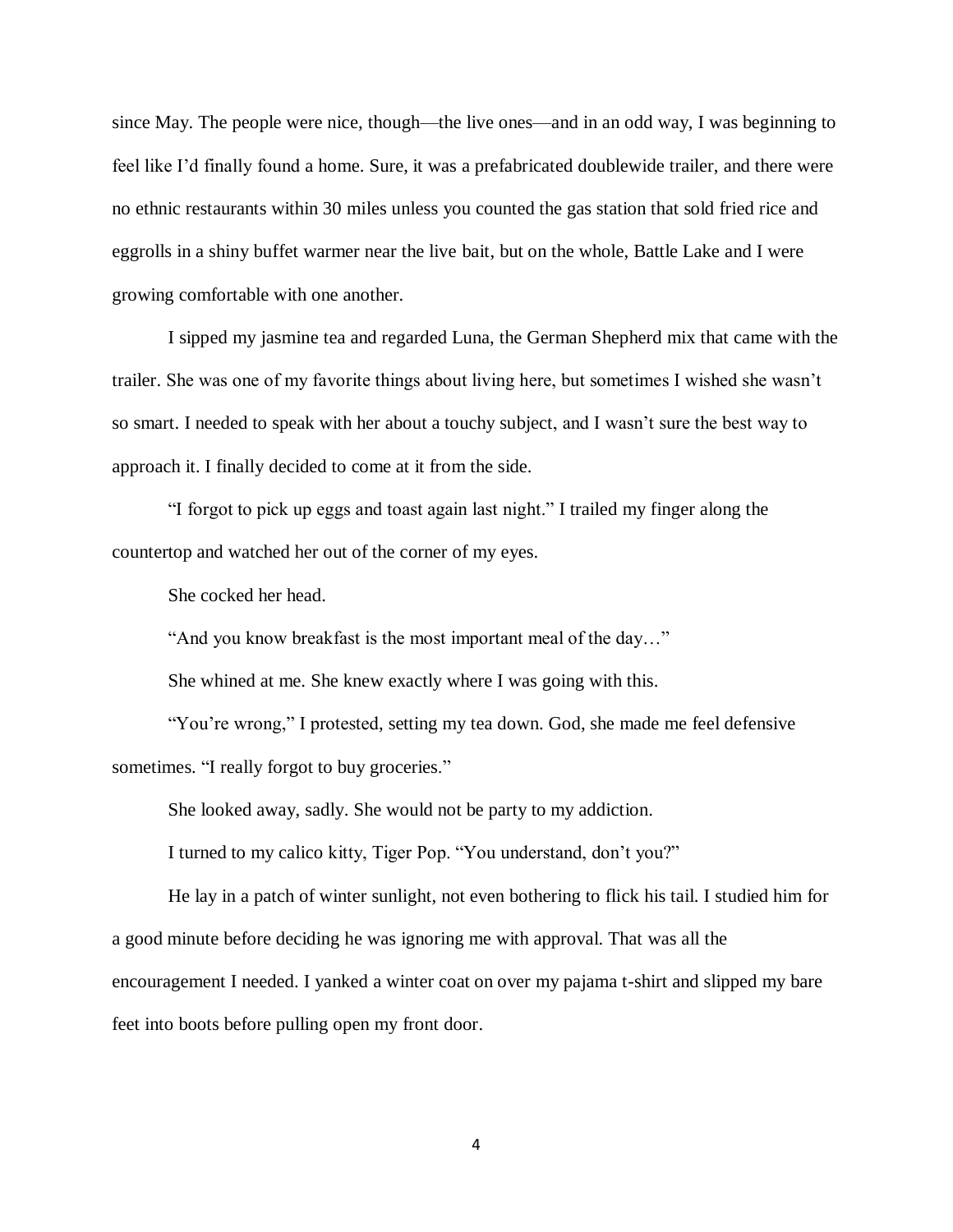The double-wide was perched within throwing distance of Whiskey Lake and on 100 acres of oak forests and undulating hills. All I had to do was step outside to be afforded one of the most gorgeous views in the entire county. I paused to suck in a deep, cauterizing breath. It was one of those beautiful December mornings where the air feels so clean it scrubs your lungs. It was bracing but felt temperate after Minnesota's bitterest cold November in decades. The wind licked at but did not slice my bare knees. Glittering diamonds of light sparkled off the rolling sea of snow drifts that was my massive front yard, leading down to the shores of Whiskey Lake.

I crunched down the steps and over the path I'd recently shoveled toward my beloved Toyota Corolla. The two of us had been together for nearly a decade and except for a bunk thermostat that I'd had replaced last month, she'd never let me down.

In this part of the country, people didn't lock their cars at night, and I knew a handful of neighbors who didn't even bother locking their houses. I was a house locker—lived in the Cities too long for anything else—but there was nothing in my car worth stealing. Well, almost nothing. I flipped open the trunk and reached for the Folgers can tucked in the far corner. I peeled off the lid: two fat candles, a box of matches, a flashlight, a Leatherman, a survival blanket the size and consistency of a sheet of tin foil that I hoped had magical properties, and a single Nut Goodie. The contents of this can were all that stood between me and a hypothermic starvation death in the event that my car went into the ditch and disappeared under a towering snowdrift on some lonely country road.

Wait, only *one* Nut Goodie? I scrabbled around the bottom of the can. I'd stuffed in a half dozen of the candy bars when I'd first created the winter survival kit three weeks ago. How could there only be one left? I dumped the contents into the trunk sifted through them, but there was no changing the facts: only a single Nut Goodie remained.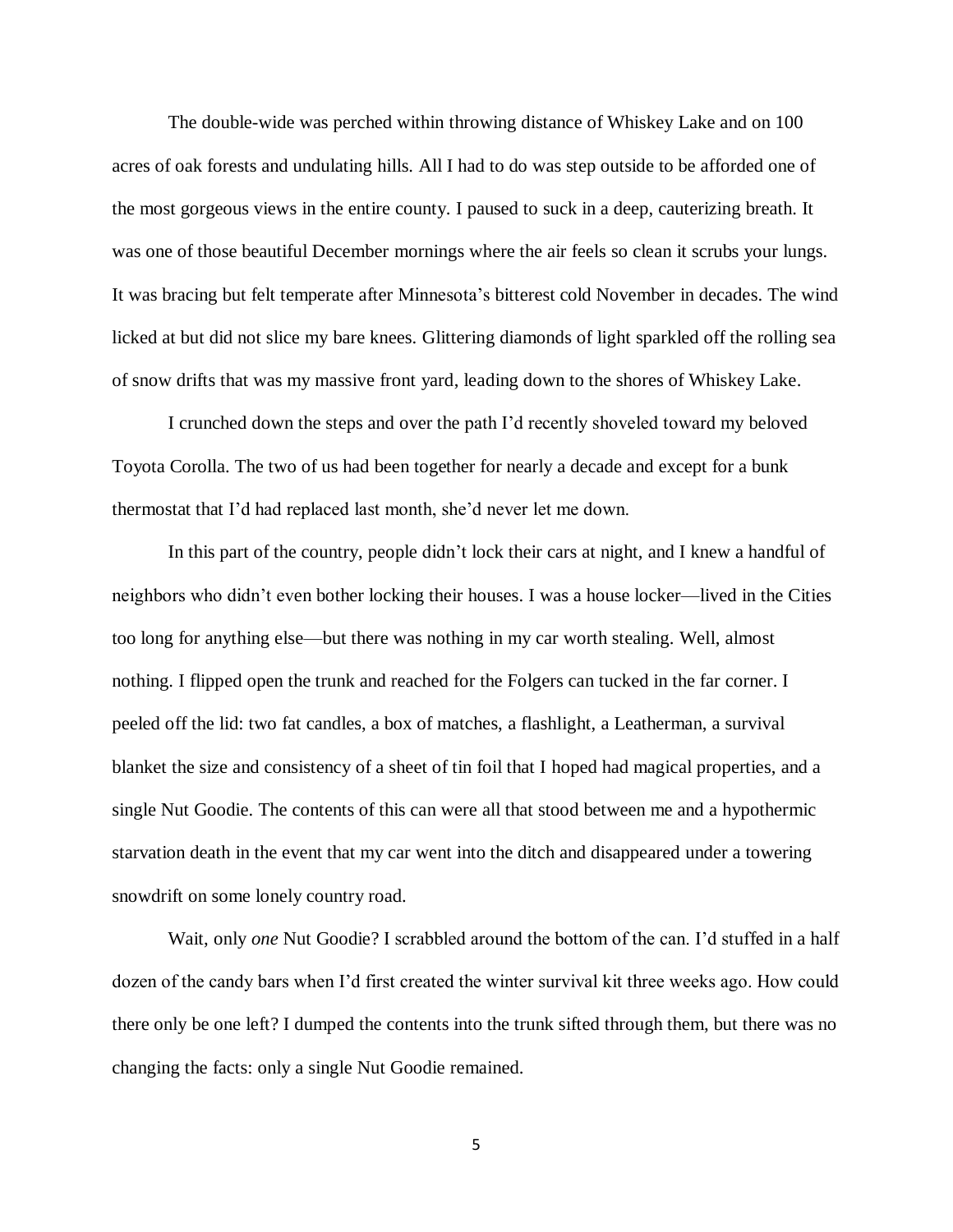The Minnesota original candy bar was my crack, my cigarettes, my chocolate ecstasy all rolled together. As big as the palm of your hand, it's a delight of chocolate and nuts wrapped around a maple candy center and encased year-round in a manic Christmas package of red, white, and green. I refused to keep them in the house because I couldn't stop eating them once I started. I'd hoped the inner reaches of my car would serve as a demilitarized zone. I'd been fooling only myself.

I glanced guiltily at the house. Maybe Luna was right. Possibly, I wasn't doing myself any favors with the Nut Goodie breakfasts. The thing is, the candy is my heroin, and I'm weak. I held the Nut Goodie in my hand, confronted with a *Sophie's Choice* moment: immediate gratification or long-term survival? My knees and fingers were growing stiff with the cold, but I couldn't decide. One the one hand, I was already heavy on saliva imagining the frozen chocolate melting in my mouth into a warm pool of happy. On the other, some sane part of me knew I shouldn't snarf down *all* the food in the emergency kit. Then I remembered: I had granola bars in the house! They could be my survival food. Why hadn't I thought of that before? I pocketed the candy, repackaged the coffee can and popped the lid back on, and charged toward the house before my skin froze off.

Luna forgave me my weakness, greeting me at the front door with an energetic wag like I'd been gone for a week. I patted her head, doffed my boots and coat, and planted myself at the kitchen counter to enjoy my chocolate breakfast and read yesterday's mail. I'd come in too late last night to sort it, after putting in extra hours at the library as well as finishing up a front page article for the *Battle Lake Recall*, the local newspaper where I freelanced. Both jobs had toppled into my lap after I'd moved here from the Twin Cities, the library job as a result of a murder in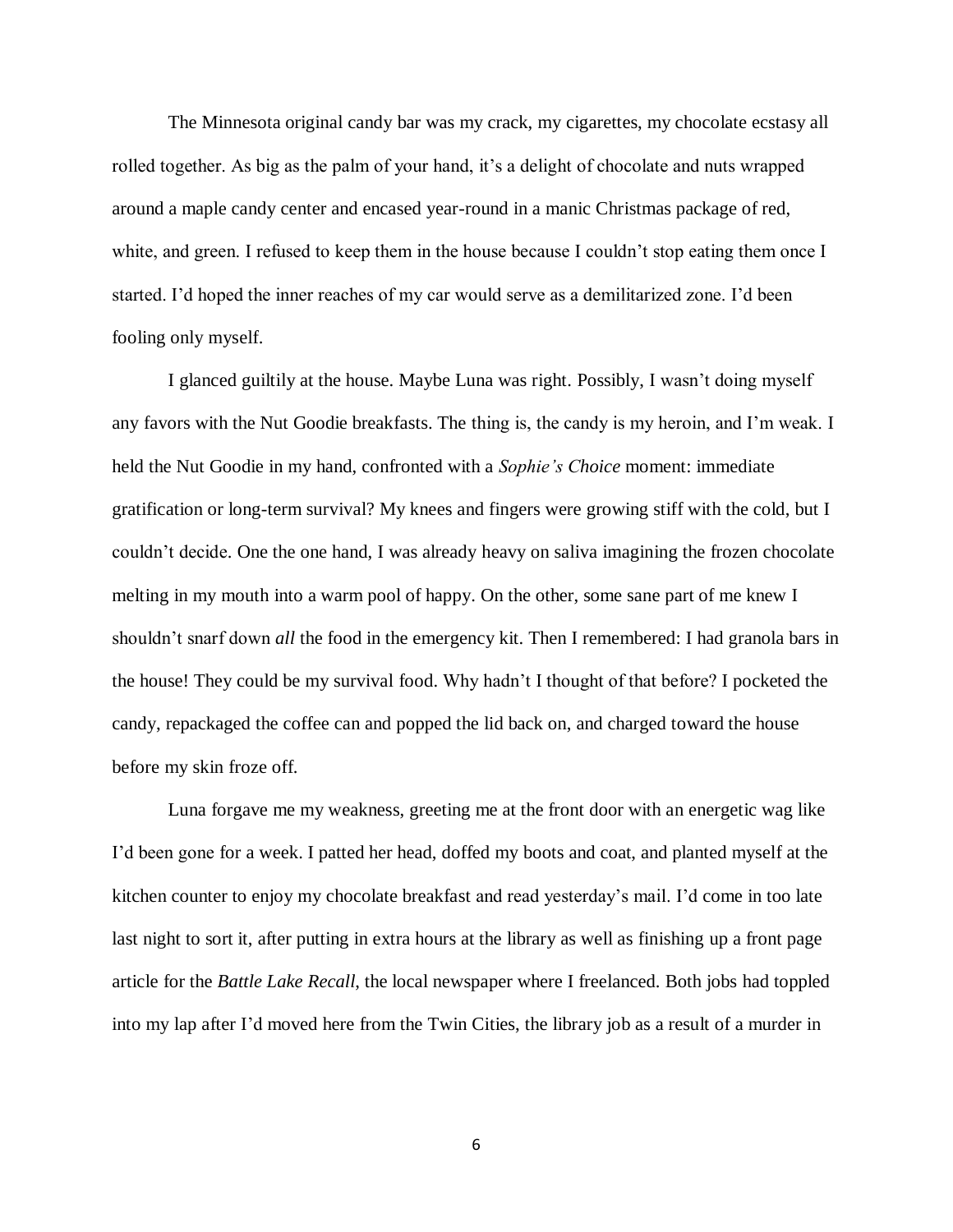May and the reporting gig due to my having a bachelor's degree in English and subsequently, low income expectations.

The top letter was a plea that I become a contributing member of Minnesota Public Radio. For the millionth time, I promised myself I'd do that. Soon. I hated feeling like a public radio parasite, but money was tight for those of us in the bottom of the food chain, even when working two jobs. Using a side tooth, I pried off a chunk of hard-frozen Nut Goodie and continued sorting. Next on the pile was a holiday card from Peyton McCormick and her mom, Leylanda. Peyton, a precocious eight-year-old, was one of my favorite attendees at the library's children's reading hour every Monday. She'd been abducted from her home last June. The entire town had pulled together to find her, and when she was finally rescued—shaken but unharmed, thank all that is good—she became a local celebrity. Her gap-toothed smile dominated the photograph card, and a tongue-lolling golden lab wearing a Santa hat reclined between her and her mom. I showed the photo to Luna.

"Think we should do something like this next year?"

She licked my still-cold knee.

I made room on the fridge for the card and sifted through the rest of the mail: phone bill, Victoria's Secret catalog, and a card rimmed with red and white-striped candy canes, promising me a free box of the peppermint treat if I signed up for a one-year subscription to *Healthy Holidays*. I tossed it. Seemed like a mixed message, and besides, I could already feel the Nut Goodie knocking out a wall in my stomach to add on. I also trashed the catalog, wrote a check for and stamped the telephone bill, and got ready for work.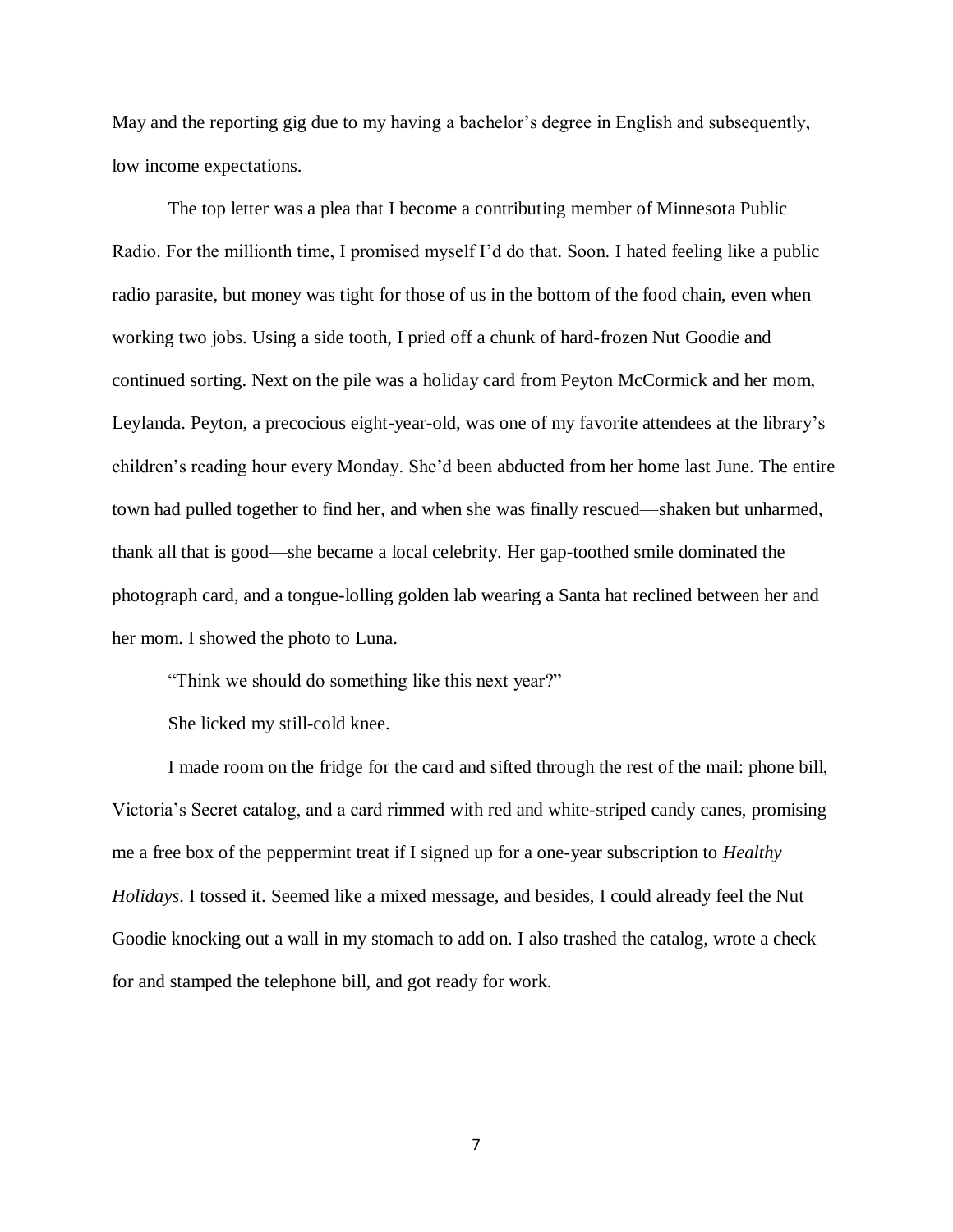Freshly-showered and brushed, I offered Luna one last chance to paint the snow, made sure both animals had clean water, snagged some granola bars to restock my car kit, and headed to town, a smile on my face.

Otter Tail County hadn't had fresh snow since Wednesday, so the roads were clear. I'd arrive an hour early to the library so that I'd have time to finish the book ordering that I'd begun last night. Come to think of it, I still had a delivery to catalog. I was high on the thoughts of all the organizing I'd accomplish when I pulled onto the Battle Lake main drag and spotted the mob outside the police station.

I slowed the Toyota to a crawl and hand-cranked the window. The odors of car exhaust and winter air washed in. The crowd of twenty or so was dressed for the weather, mostly female, and appeared abuzz about something. I recognized a friend I hadn't seen in a while. "Gina!"

She caught sight of me and made her way to my car, no mean feat given the size of the crowd shoving against the heft of her curves. She was a nurse, and like most healthcare professionals in this county, she was built like a refrigerator. That's what the city folk called irony. Sunny had been best friends with Gina before taking off to Alaska with her Bert-browed man. It had felt natural for me to step into the friendship. Gina was raunchy, funny, and outspoken, three qualities I admire. Me, I talk big in my own head, but I rarely walked the walk.

"Mira! Did you get one too?" Her cheeks and the tip of her nose were rosy, and white puffs of air accented her words.

### "One what?"

"This." She held up her mittened hand. It clutched a candy cane-rimmed card promising her twelve free candy canes if she signed up for a year of *Healthy Holidays*.

"Yeah. I tossed it into the trash this morning. What of it?"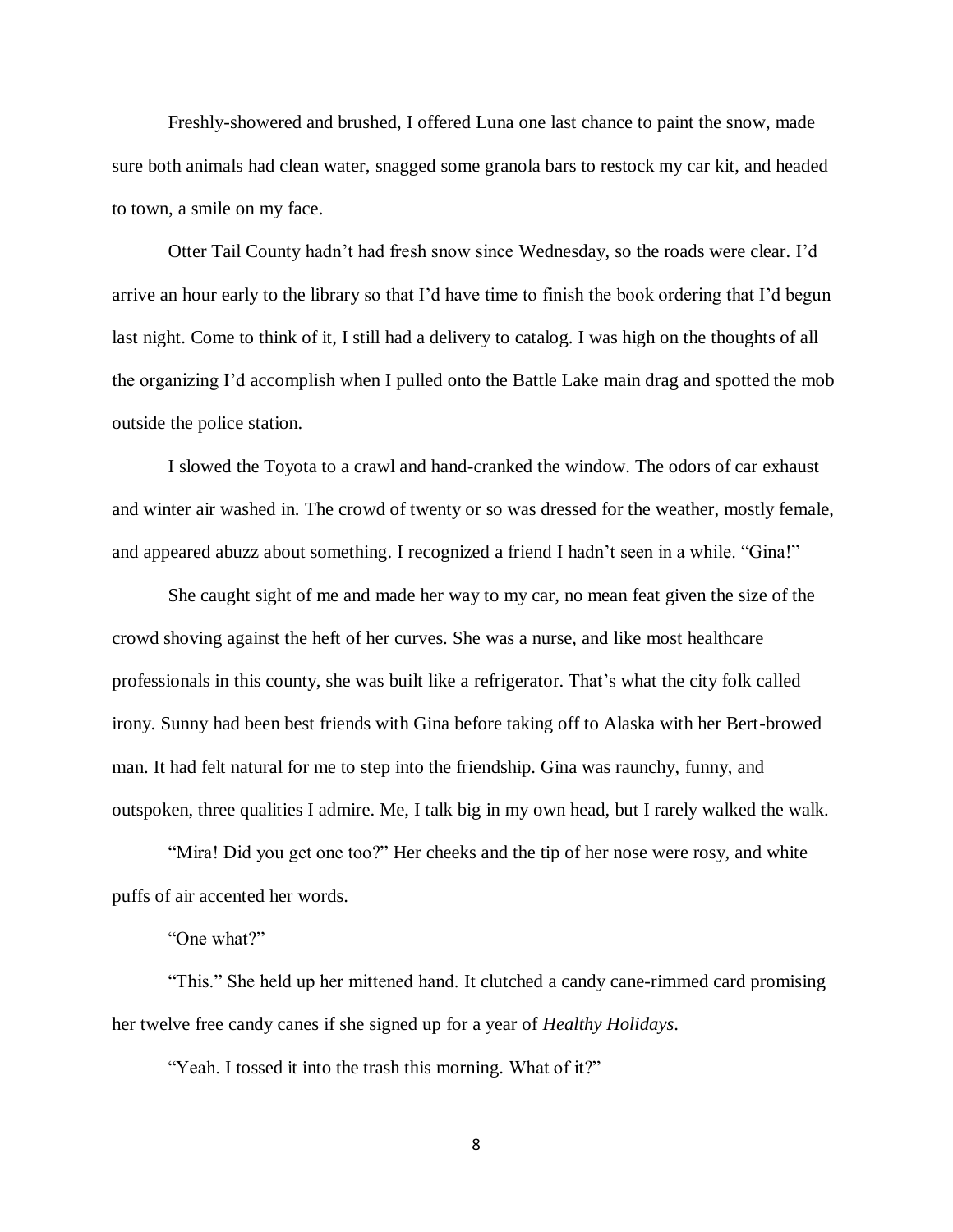She raised her eyebrows so high they disappeared under the edge of her knit cap. "Cripes. I know you live in a trailer, but is it under a rock? Haven't you heard about the Candy Cane Killer?"

"Sure," I lied. "Candy. It's a killer."

"Gack." She reached in to slap my forehead. The woolen mitten cushioned the blow. "I'm not talking about candy. I'm talking about the Candy Cane *Killer*, the serial killer who only murders in December and only kills brown-haired ladies about your height and weight? He started killing two years ago in Chicago. Last year he targeted central Wisconsin. They think he's in Minnesota this year. A couple days ago seven women in White Plains got his calling card—a single candy cane—and yesterday, one of them was murdered."

White Plans was a little over an hour directly southwest of Paynesville, my hometown. I'd attended track meets there. "Okay, but that's not an actual candy cane." I pointed at her card. "It's an advertisement for a magazine."

"You think you know more than the police? They want to speak with everyone who got one of these." She shook the card for emphasis, and it made a rippling noise in the wind. "If you have one, you better go get it. Now. You have time before the library opens."

She forced her way back into the crowd, and I rolled up my window and motored away. I had three things on my mind: 1) Yes, I often did think I knew more than the police, at least the local chief of police, Gary Wohnt. 2) I'd scented hysteria brewing in that crowd, a faint sulfur smell that takes only a single match to ignite, and 3) I didn't want to be the dumb lady in the horror movie who ignored everyone's warnings. Unsure what to do about one and two but confident that I didn't want to be caught stupid, I pointed the car toward home. I'd snag the card,